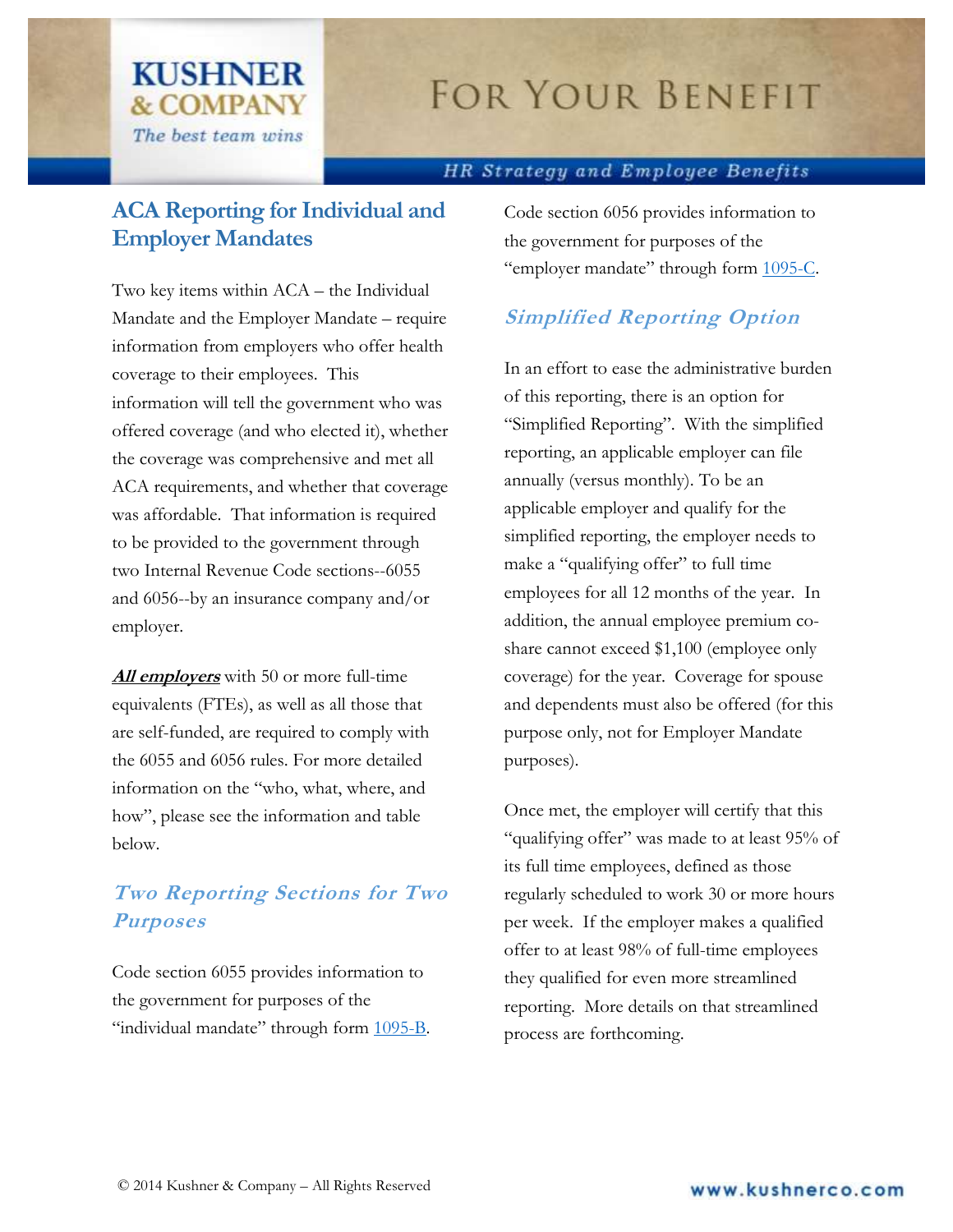### **Health Plan Identifier (HPID) Required**

The required reporting now uses a new 10 digit [Health Plan Identifier \(HPID\)](http://www.cms.gov/Regulations-and-Guidance/HIPAA-Administrative-Simplification/Affordable-Care-Act/Health-Plan-Identifier.html) to identify the employer or insurance company. Group health plans considered "large" (annual health cost of \$5 million or greater) need to register for their HPID number by November 5, 2014. Small group health plans (annual cost of less than \$5 million) will have an extra year to request an HPID.

For fully insured plans, the insurance carriers will likely apply for the HPID number for all of their covered plans. For self-funded plans, employers will need to apply for their HPID number.

By November 7, 2016, all plans will need to use the HPID for plan transactions (such as claims payment).

#### **What to do now?**

2014: Begin planning. Talk to insurance broker, insurance carrier, and TPA to find out what they are doing to help.

2015: Start tracking the required information through payroll, HRIS, spreadsheet, monthly invoices, etc. For 2015, there is no penalty for "good faith" effort.

2016+: Full reporting required of information from 2015.

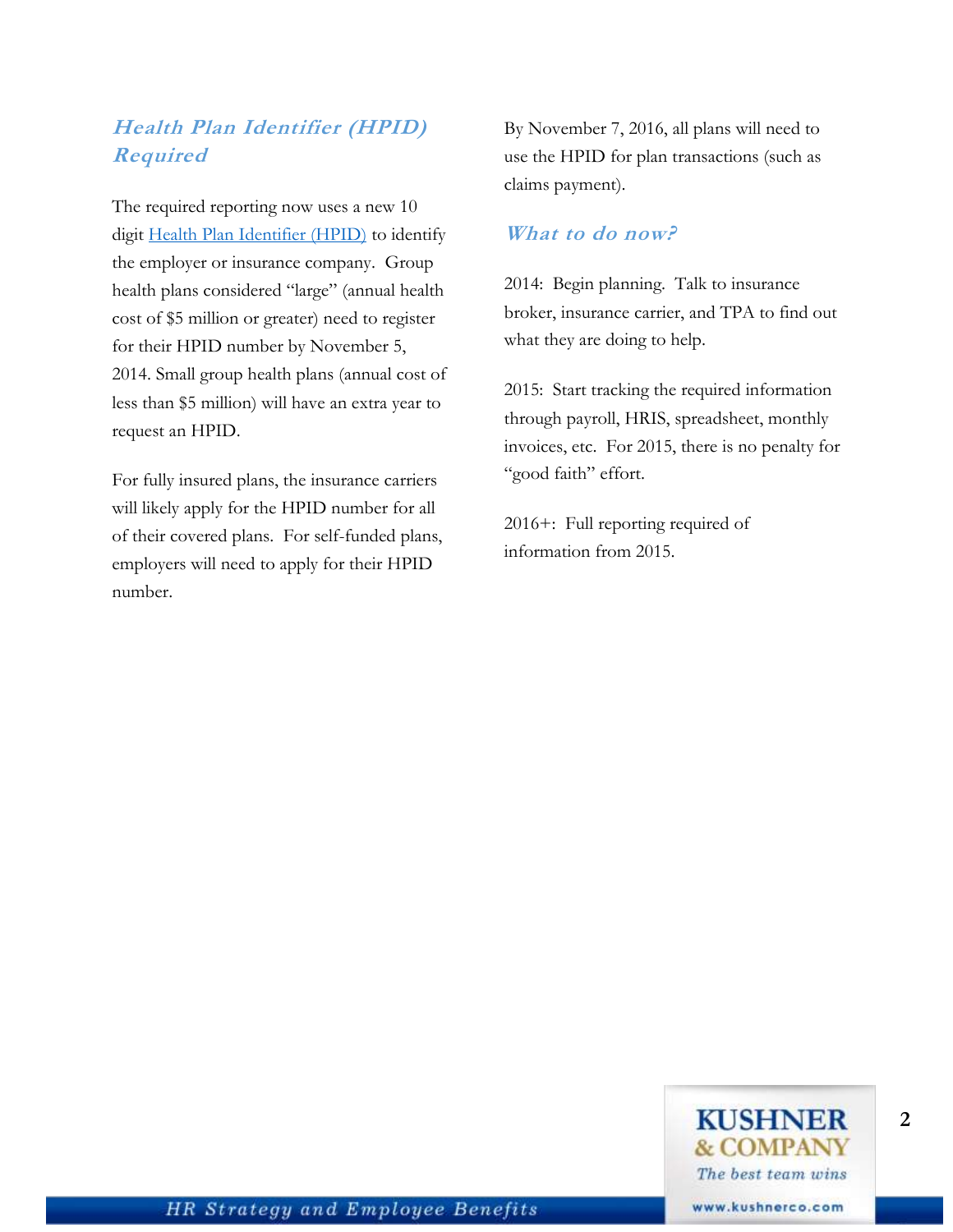# FOR YOUR BENEFIT

#### HR Strategy and Employee Benefits

#### **6055 and 6056 Reporting Compliance Guide**

|                                 | 6055 (Individual Mandate)                                                                                                                                                                                      | 6056 (Employer Mandate)                                                                                                                                                                                                                          |
|---------------------------------|----------------------------------------------------------------------------------------------------------------------------------------------------------------------------------------------------------------|--------------------------------------------------------------------------------------------------------------------------------------------------------------------------------------------------------------------------------------------------|
| Why                             | To assist in determining the coverage<br>status of employees for their individual<br>mandate.                                                                                                                  | To assist in determining the coverage status<br>of employees for Exchange subsidy<br>purposes.                                                                                                                                                   |
|                                 | Who are you providing coverage to<br>What level of coverage are you<br>٠<br>providing<br>What period of time were they<br>٠<br>covered                                                                         | Is coverage offered<br>Is it "affordable"<br>Does it meet minimum value                                                                                                                                                                          |
| Who<br><b>Files</b>             | Fully Insured Plan: Insurance<br>company<br>Self-Funded Plan: Employer<br>Employers with 50+ Full Time<br>Equivalents (FTEs)                                                                                   | Fully Insured or Self-Funded:<br>٠<br>Employers with 50+ Full Time<br>Equivalents (FTEs)                                                                                                                                                         |
| What,<br>How,<br>and to<br>Whom | Submitted to the IRS via:                                                                                                                                                                                      | Submitted to the IRS via:                                                                                                                                                                                                                        |
|                                 | Form 1095-B (draft here) and<br>Form 1094-B (draft here)                                                                                                                                                       | Form 1095-C (draft here)                                                                                                                                                                                                                         |
|                                 | To the individual via:                                                                                                                                                                                         | To the individual via:                                                                                                                                                                                                                           |
|                                 | A written statement each individual<br>listed on return                                                                                                                                                        | A written statement to each reported<br>employee showing name, address,<br>phone number of report and the<br>information reported with respect to<br>the employee                                                                                |
| When                            | Employee: January 31 of the year<br>following what is being reported<br>on (i.e. January 31, 2016 for 2015<br>calendar year)<br>To IRS: February 28 of the year<br>٠<br>following what is being reported<br>on | Employee: January 31 of the year<br>following what is being reported on<br>(i.e. January 31, 2016 for 2015<br>calendar year)<br>To IRS: February 28 of the year<br>٠<br>following what is being reported on<br>To IRS: March 31 of the year<br>٠ |

**KUSHNER** 

**& COMPANY** The best team wins